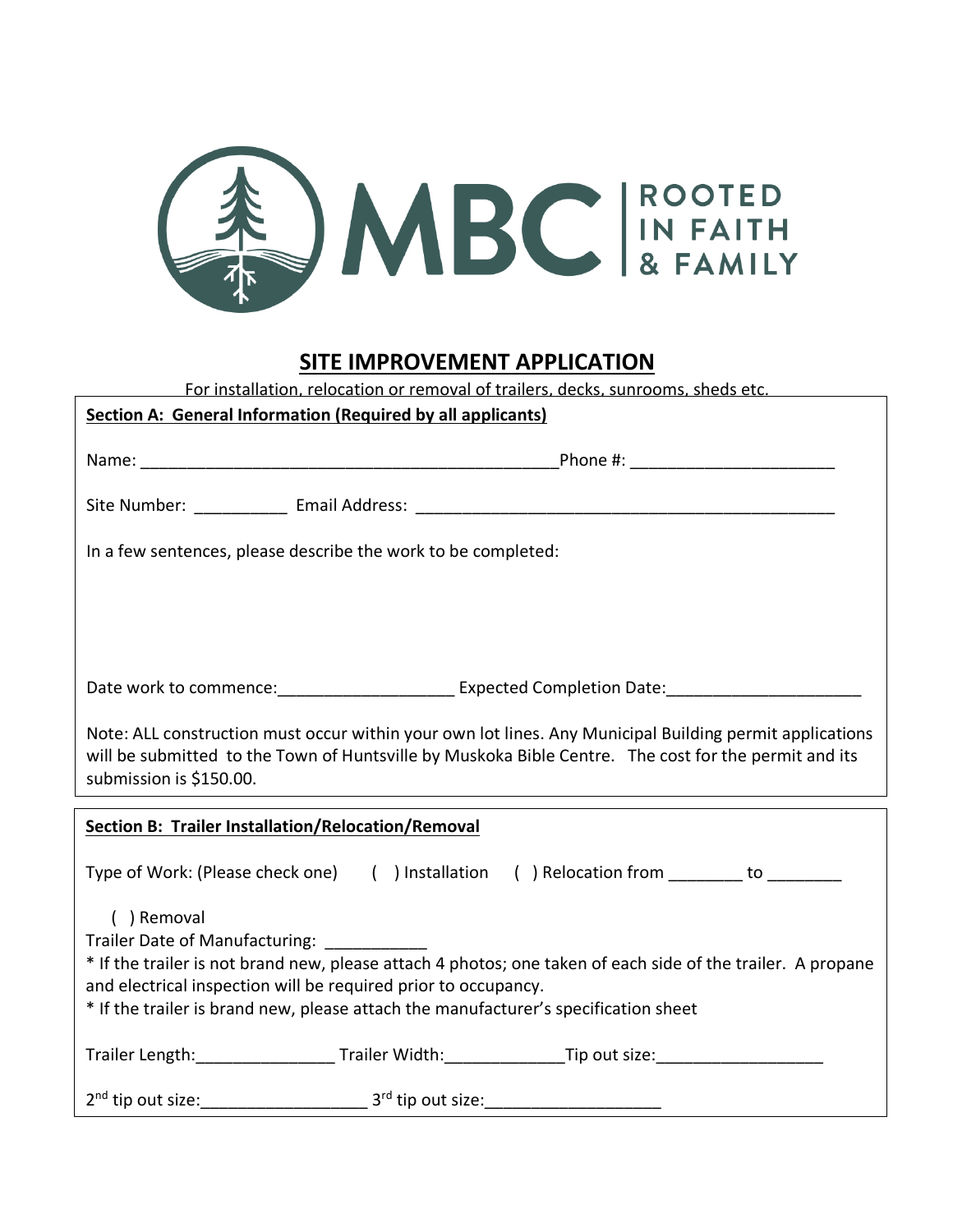| Is there a trailer currently located on this site: | <b>YES</b> | NO. |
|----------------------------------------------------|------------|-----|
|----------------------------------------------------|------------|-----|

If YES, where will that trailer be relocated to? \_\_\_\_\_\_\_\_\_\_\_\_\_\_\_\_\_\_\_\_\_\_\_\_\_\_\_\_\_\_\_\_

Please describe any site preparation you are planning to do prior to the installation of the trailer. (leveling, gravel, etc.

Note: If any other structures will be installed with the trailer (eg. deck, sunroom shed,) please complete those sections as well.

| <b>Section C: Deck Installation/Renovation</b>                                                                                           |             |                                                                                                                                                                                                                                |  |  |
|------------------------------------------------------------------------------------------------------------------------------------------|-------------|--------------------------------------------------------------------------------------------------------------------------------------------------------------------------------------------------------------------------------|--|--|
| Type of Work: (Please check one) () Installation of New Deck                                                                             |             | ) Renovation of Current Deck                                                                                                                                                                                                   |  |  |
| Deck Length:                                                                                                                             | Deck Width: | Deck Height: The control of the control of the control of the control of the control of the control of the control of the control of the control of the control of the control of the control of the control of the control of |  |  |
| Please submit structural drawings of the deck prior to installation, and in order to secure a Municipal<br>Building Permit if necessary. |             |                                                                                                                                                                                                                                |  |  |

## **Section D: Sunroom Installation/Renovation**

| Type of Work: (Please check one) () Installation of New Sunroom                                                | ) Renovation of Current Sunroom |
|----------------------------------------------------------------------------------------------------------------|---------------------------------|
| Name of Manufacturer:                                                                                          |                                 |
| الموالية ومستحدثات والمتحدث والمستحدث والمستحدث والمحللة ومحمل المتطلبين والمستحدث ومستحدثات المتحدث والمتارين |                                 |

Only factory build Sunrooms are permitted. Please attach a copy of the engineering diagrams of the sunroom prior to installation in order to secure a Municipal Building Permit

| <b>Section E: Shed Installation/Relocation</b>                                                                                                                                                                                               |                             |                               |  |  |
|----------------------------------------------------------------------------------------------------------------------------------------------------------------------------------------------------------------------------------------------|-----------------------------|-------------------------------|--|--|
| Type of Work: (Please check one)                                                                                                                                                                                                             | () Installation of New Shed | () Relocation of current shed |  |  |
| Shed Length:                                                                                                                                                                                                                                 | Shed Width:                 | Shed Height:                  |  |  |
| Only factory built sheds/storage units are permitted. Lot space will determine size of shed/storage unit<br>permitted. Please attach make and model number of proposed shed or storage unit, along with photo.<br>One storage unit per site. |                             |                               |  |  |